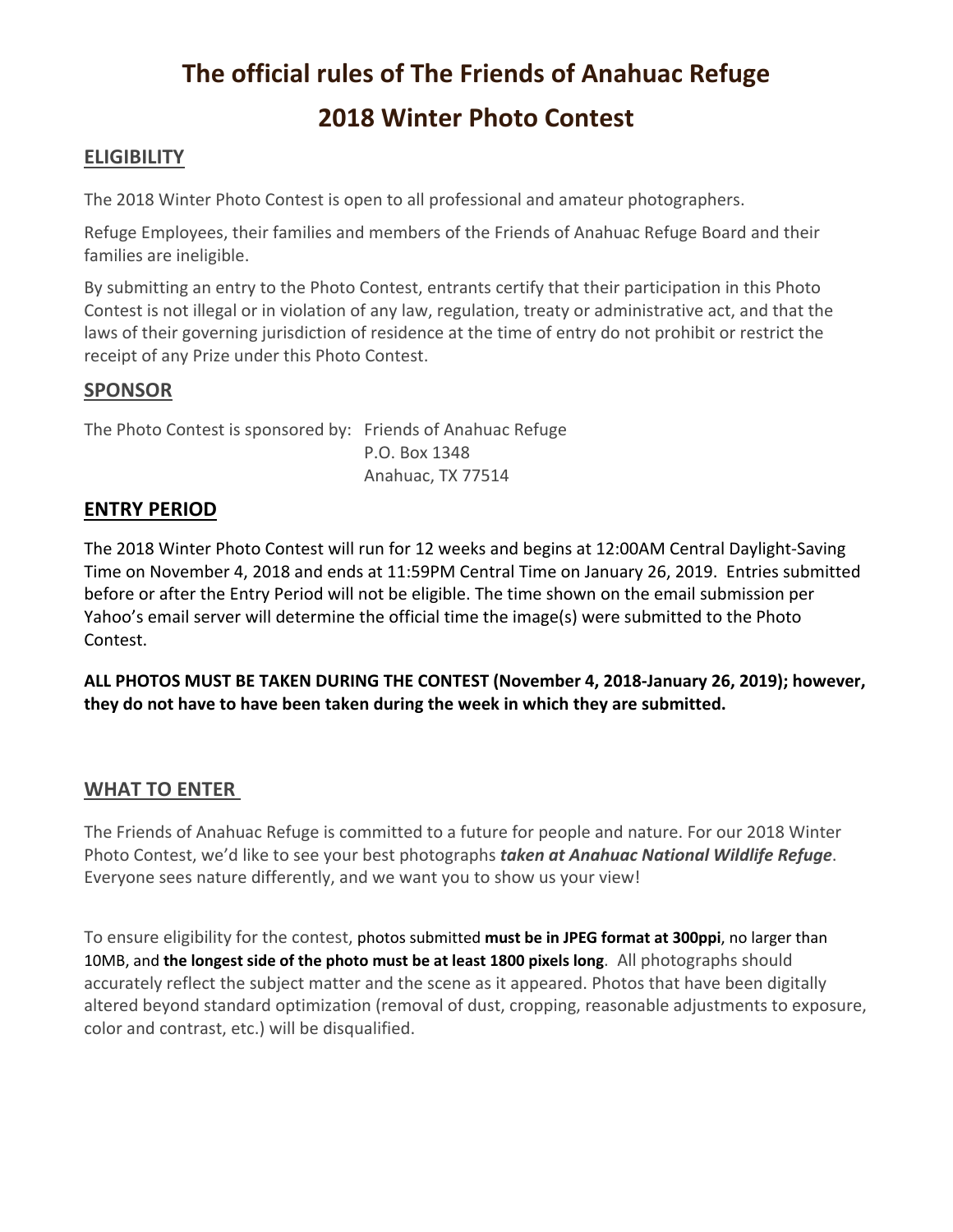Multiple images that are combined into a single panoramic image are acceptable as long as it shows the original scene accurately. HDR images are acceptable as long as they accurately show the original scene as it appeared when the photographs were taken.

Each week, a winner from that week (Images submitted Sunday-12:00AM through Saturday-11:59PM) will be chosen as the *Photo of the Week*. That photo will be displayed on the Friends of Anahuac Refuge's Facebook page and website. Weekly winners will also be awarded a \$20.00 Gift Certificate to the Refuge Nature Stores and a 1 year membership to the Friends of Anahuac Refuge.

The 2018 Winter Photo Contest's  $1^{st}$ ,  $2^{nd}$ , and  $3^{rd}$  place winners will be chosen from the winning Photo of the Week photos.

#### **NOTE**: *While any one person can win up to 3 weekly contests, they can only win one of the final 3 prizes.*

Entries should include metadata if at all possible. Caption information should include:

- Name of location (Skillern Tract, Frozen Point, Shoveler Pond, etc.)
- Detailed caption of subject matter
- Date image was taken

Previously published material for which non-exclusive rights were granted may be entered if you still maintain the right to grant us a license. You must be able to disclose when and where the photo appeared previously to The Friends of Anahuac Refuge upon request.

## **\*\*\*Please do not include watermarks on the submitted photos.\*\*\***

*If you choose to include people in your submission, you are responsible for obtaining the necessary releases from the individuals depicted; and you must be able to provide copies of those releases to* The Friends of Anahuac Refuge.

## **The following submissions are ineligible:**

- Images not taken at Anahuac National Wildlife Refuge
- Images taken from drones
- Images of captive animals photographed in zoos and commercial game farms
- Photos that violate or infringe upon another person's rights, including, but not limited to copyright and photographs of persons without the necessary consent required by law in your jurisdiction
- Photos that contain sexually explicit, nude, obscene, violent or other objectionable or inappropriate content
- Images that involve the willful harassment of wildlife or damage to the environment by the photographer.
- Images that involve putting any individual or animal in danger.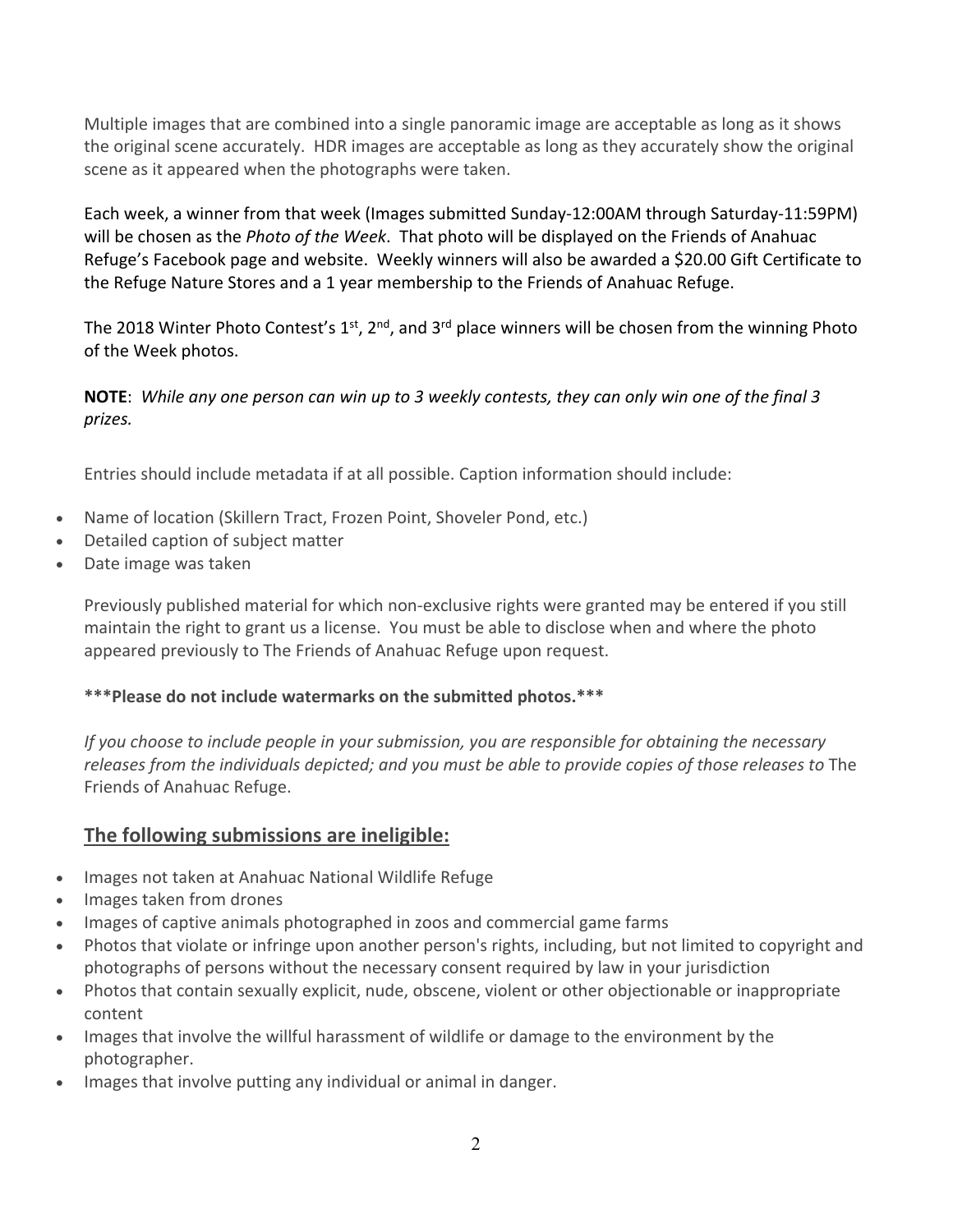The Friends of Anahuac Refuge shall determine entry eligibility in its sole and absolute discretion.

# **HOW TO ENTER**

All images must be submitted though our photo submission e-mail address, foarphotos@yahoo.com including the contestant's name, email and other information about your photo submission.

You may enter 3 images per week starting each Sunday and ending on Saturday during the contest. Sponsor reserves the right to reject any additional entries or entries that do not comply with these Official Rules. By entering, you indicate your unconditional agreement to, and acceptance of, these Official Rules and Sponsor's decisions, which are final and binding. You cannot win a prize unless you comply with all requirements in these Official Rules.

Entrants may be asked to supplement their submission (such as with a paragraph about their photo or the highest resolution version of their photo).

## **JUDGING**

Photos will be judged on originality, technical excellence, composition, overall impact, artistic merit and subject matter relevance to promote Anahuac NWR.

FOAR will notify the winner via the contact information provided at the time of entry.

## **PRIZES:**

Weekly "Photo of the Week" winners will be awarded a \$20.00 Gift Certificate to the Refuge Nature Stores and a 1-year Friends of Anahuac Refuge membership.

The winning  $1^{st}$ , 2<sup>nd</sup> and 3<sup>rd</sup> place photos will be chosen from the 12 images chosen as "Photo of the Week".

| $1st$ Place - a pair of Vortex Crossfire 10x50 binoculars  | (Approx. \$170.00 value) |
|------------------------------------------------------------|--------------------------|
| $2nd$ Place - a pair of Vortex Crossfire 8x42 binoculars   | (Approx. \$130.00 value) |
| $3nd$ Place - a photography bean bag from the vest guy.com | (Approx. \$80.00 value)  |